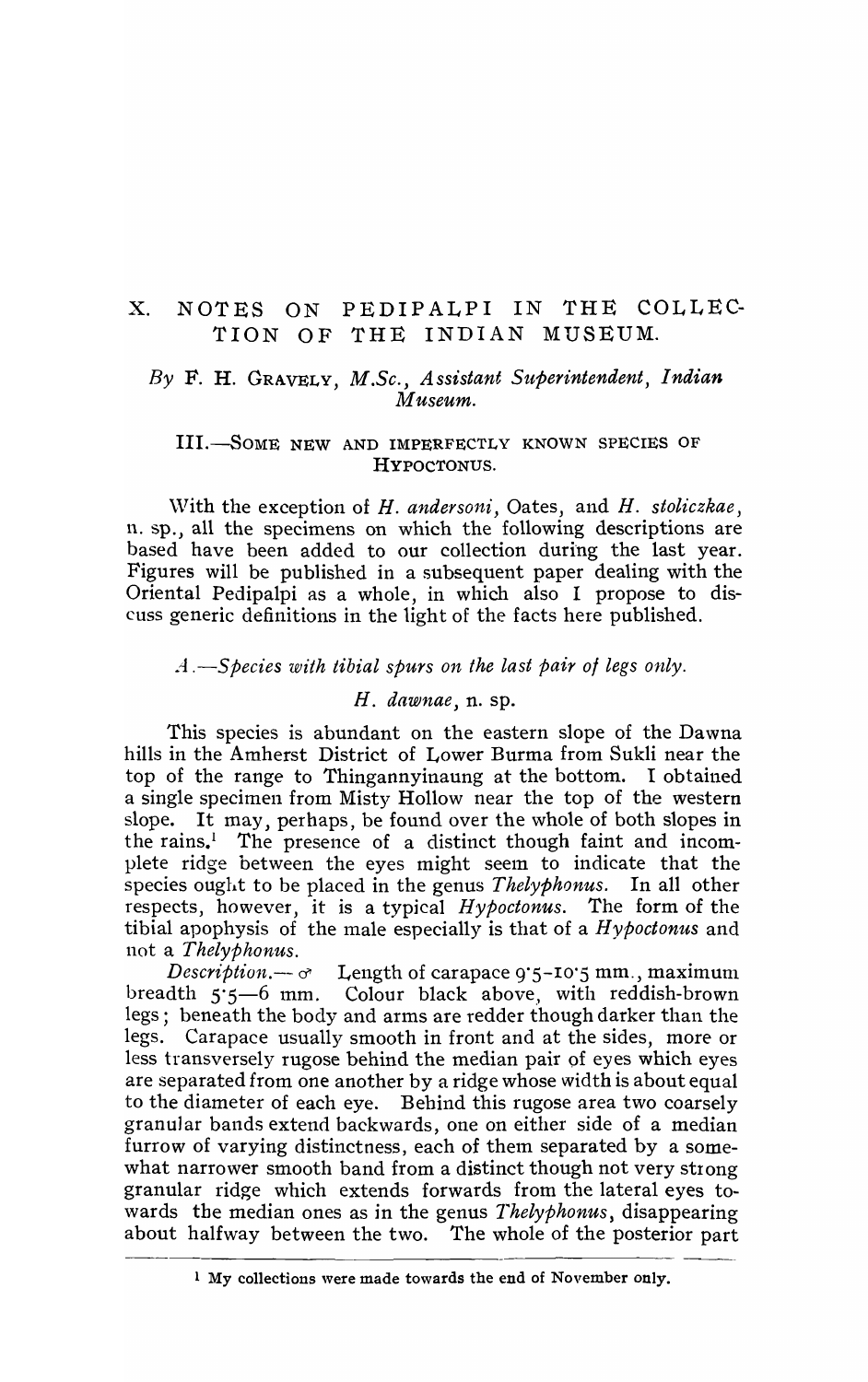of the carapace is granular. Terga of abdomen finely granular. Trochanters and femora of second to fourth legs and tibiae of fourth legs granular above, the femora becoming smooth distally. Abdominal sterna finely and closely granular at the sides, finely but less coarsely granular between the muscular impressions on the fifth and sixth (fourth and fifth visible) segments. Arm and hand normally smooth and polished throughout above \vith only a few sparse punctures.<sup>1</sup> Trochanter with five strong teeth above and two below, the space between these two sets of teeth armed with more or less distinct rows of small denticles; femur and tibia rather large, the former armed with a stout spine below and the latter with a more or less distinct denticle (sometimes obsolete) below and a conspicuous conical process (sometimes double) at the base of the apophysis above; apophysis triangular in section, broad and flat above, strongly grooved along the anterior face, truncate distally, upper anterior margin slightly concave, posterior margin slightly concave proximally slightly convex distally, the former margin meeting distal-margin in an even curve, the latter in a dentiform acute angle, distal margin armed in addition with one spiniform tooth. Inner margin of hand denticulate throughout and concave at base of fixed finger; fixed finger denticulate on both sides; moveable finger long and evenly curved ; hand armed at base of moveable finger with two stout spines of which the anterior is remarkably large. Foot of antenniform leg evidently very liable to injury and specimens with an abnormal number of joints on one side at least are abundant, the long terminal joint being apparently the first to be regenerated since it is ahvays present when the appendage is healed; normally the joints are moderately long) but the proportions they bear to one another are not altogether constant

<sup>~</sup>Size, colour, and general texture of integuments as in the male. Arm and hand much smaller than in male, tibial apophysis triangular, with a simple denticle at base, two more just below apex, and a row along anterior margin; second (i.e. first visible) abdominal sternum more than twice as broad as long, posterior margin slightly concave on either side, being moderately produced in the middle line with the convexity thus formed broadly rounded; impressions very faint, apparently four in number, one pair situated close together with another pair even fainter outside and slightly behind them tinged with a faint greyish streak; immediately behind the central pair the sternum is clouded with black; the concave portion of the posterior margin on either side of the median lobe and immediately behind the outer impressions is likewise blackened

# *H. browni,* n. sp.

The following description is based on the examination of a single specimen found by Mr. J. Coggin Brown at Parni, Monglong,

<sup>&</sup>lt;sup>1</sup> In a single specimen the arm and hand are slightly dulled by a very fine rugosity which is most marked at the base of the tibial apophysis and fixed finger.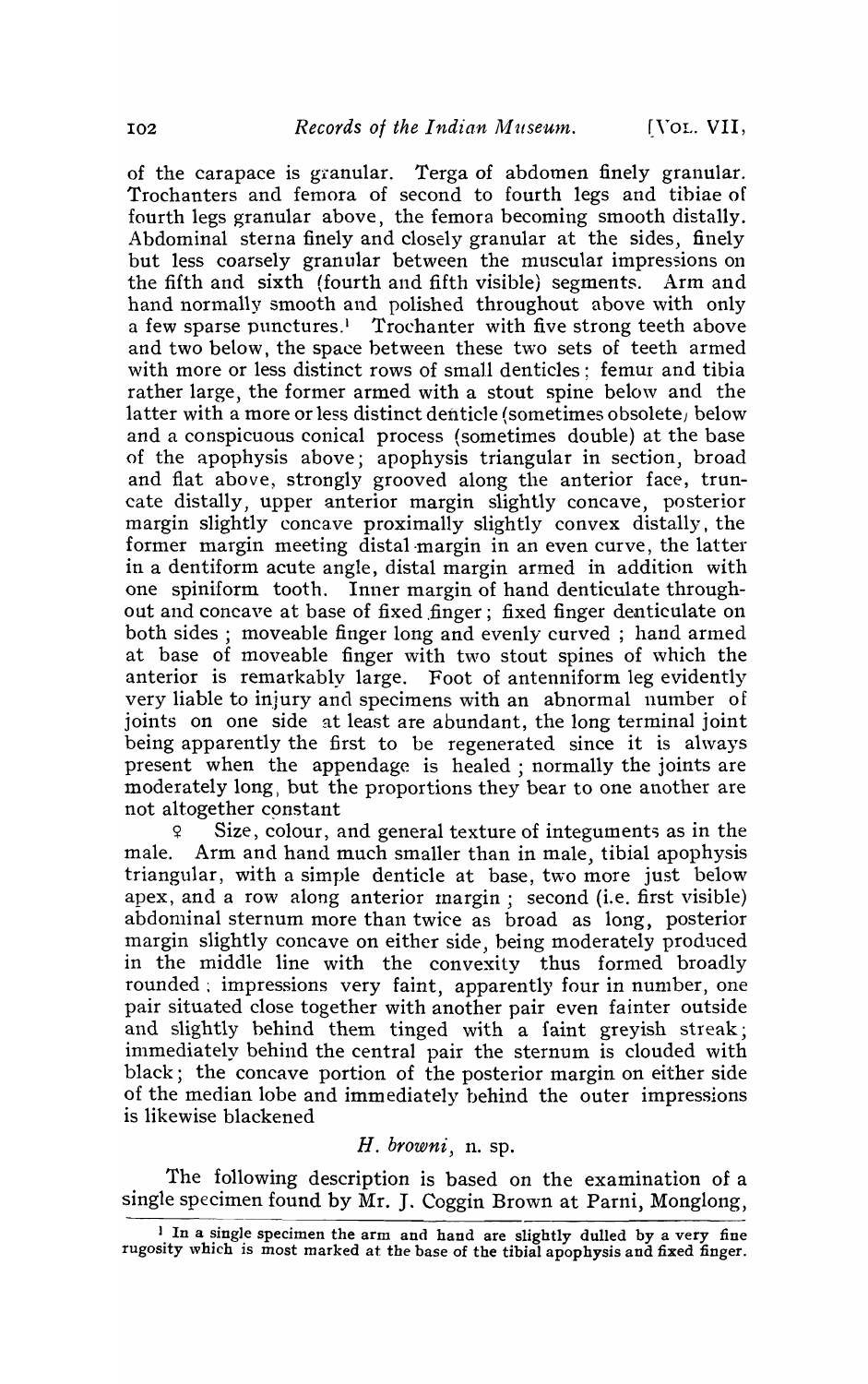Hsipaw State, North Shan States, Upper Burma. The species is very closely allied to the preceding and may be only a variety of it; but until the male is found this question cannot be settled.<br> *Description*  $-\sigma$  Unknown.

 $Description. - \sigma$ 

 $\mathsf{q}$  Length of carapace  $8.5$  mm., maximum breadth 5 mm. Texture of integuments as in *H. dawnae,* but with the median finely punctured areas of the fifth and sixth abdominal sterna very narrow. Legs of a much darker colour than in the preceding species, the coxae and trochanters above and the femora being al-<br>most black. Arm and hand as in the preceding species. Second most black. Arm and hand as in the preceding species. (first visible) abdominal sternum a little less produced behind than in that species, the posterior margin being almost straight on each side instead of distinctly concave, otherwise the same

#### *H. andersoni* (Oates).

No specimen of this species appears to have been found since Oates originally described it from two specimens obtained by the Yunnan Expedition. The badly mutilated specimen which he described as the female cannot, I think, be mature, and the female of the species must be regarded as still unknown, the description of an immature specimen of *Hypoctonus,* being worthless.

The male, as is well shown in Oates' figure ( $r889$ , pl. II, fig. 12) is one of the most distinct species hitherto described (though closely allied to *H. ellisi* described below), and it is difficult to see how Kraepelin (1897, p. 49, and 1899, p. 231) could possibly come to regard it as a variety of *H formosus*. In reality it must be classed with Kraepelin's *H. gastrotrichus* on account of the presence of tibial spurs on the last pair of legs only.<sup>1</sup> As O<sub>1tes</sub>

<sup>1</sup> *H. kraepelini,* Simon, also belongs to this group. Simon's description of this species (1901, pp. 77-8) is inadequate and his statement that it is closely related to H. *saxatilis-more* so, one is led to assume, than to any other known species-is misleading. The type specimens *(one* mature specimen and several young) from Bukit Goah, in the State of Jalor (Siamese Malav States) at an altitude of less than five hundred feet above sea level [[ am indebted to Dr. Annandale for the correct spelling of this locality together with information as to the altitude at which he obtained the specimens], have been sent me for examination by Mr. Doncastor, the Curator of the Cambridge Museum, to the collections of which they belong; they may be redescribed as follows :-

 $\widetilde{P}$  Length of carapace 11 mm., maximum breadth of carapace 6 mm. Carapace more extensively granular and rugose than in H. *ellzsi* (see below), granulation of legs weaker. Colour much as in that species but slightly darker. Arm and hand resembling those of the female of  $H$  *ellisi* in all points except that the tibia and hand are somewhat more elongated, each being about  $I$ <sup>}</sup> times as long as broad. The outermost tooth of the trochanter of the right arm is double in the only mature specimen I have seen, but this is no doubt an abnormality—<br>it does not occur either in the left arm or in any of the young specimens. Second. it does not occur either in the left arm or in any of the young specimens. (i.e. first visible) abdominal sternum about twice as broad as long, posterior margin on each side perceptibly but very slightly more concave than in *H. ellisi*  the rounded middle portion somewhat less obtuse but scarcely produced, impressions very obscure, apparently four in number arranged in a curve opposite the rounded middle portion of the posterior margin with which they enclose a broadly *navicula-shaped* area, the outer pair of impressions tinged with black. Tibial spurs confined to last pair of legs except in the one mature specimen in which one is also present on the second (but not third) right (but not left) leg, which is clearly an abnormality.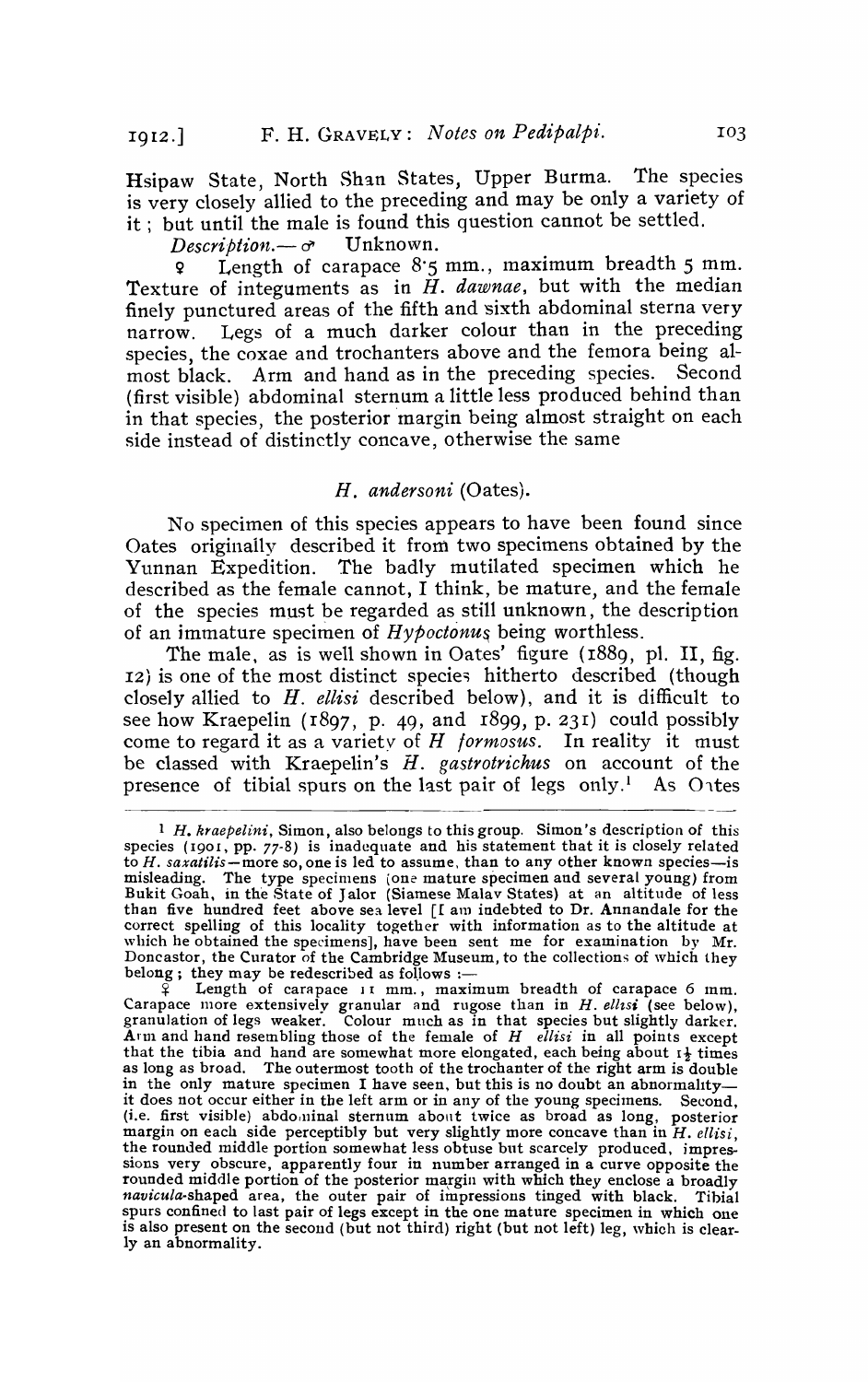makes no mention of this feature and as only the female of *H. gastrotrichus* is known, it is not to be wondered at that Pocock (1900), though he refused to follow Kraepelin in regarding *II. andersoni* as a variety, did not succeed in placing it correctly.

### *H. ellisi*, *n. sp.*

Mr. C. E. Milner, of the Indian Forest Service, to whom I wrote in the hope of obtaining the unknown female of  $H$ . *sylvaticus,* sent me some time ago six specimens of *Hypoctonus*  collected by Mr. Ellis in the Zigon Division (Burma) under rocks during blasting operations in connection with a road in the Yoma north-east of Zigon town. Three of these proved to be *H, sylvaticus,* whilst three (one male and two females) belong to a new species closely allied to *H. andersoni.* 

 $Description \rightarrow \sigma$  Length of carapace 8 mm., maximum breadth 4'5 mm.; colour of body and arms dark brown above, that of legs pale brown; surface of carapace smooth at sides and transversely rugose in middle in front of lateral eyes, finely granular throughout behind, incompletely grooved in the middle line; terga of abdomen finely granular throughout; trochanters and femora of of 2-4th legs and tibiae of 4tli legs finely granular above; anterior half of hand finely granular below; posterior lateral angles of 1st, whole of 2nd, 3rd and 4th, sides of 6-8th visible abdominal sterna finely and closely punctured and more or less transversely striate; rest of surface of body and appendages smooth and polished or sparsely punctured. Arm with a conspicuous denticle dorsal to the coxal process which is rather long and slender; upper margin of trochanter entirely without teeth, anterior surface with two or three vertical rows of denticles, one obsolete tooth on lower margin; femur very sparsely punctured, rather slender, its free inner edge about equal to anterior margin of trochanter, one obsolete denticle on lower side; tibia also very sparsely punctured, stem of tibial apophysis slender, lightly curved in the middle, expanded on the anterior edge of the upper side at first gradually then very abruptly into a flattened and downwardly curved blade which ends abruptly just before the narrow pointed extremity, lower edge of posterior side likewise expanded below the tip but thicker and the expansion nowhere abrupt; hind margin of dorsal expansion not produced backwards as in H. *andersoni.* Hand somewhat massive; fixed finger very broad, its inner margin strongly convex with the distal half very hairy, outer border finely denticulate; moveable finger with strongly curved and somewhat hairy basal portion, grooved along upper and lower and less strongly along outer margin, and followed by an abruptly defined distal portion which is straighter, slenderer, smoother, and sharply pointed at its extremity.

Length of carapace 9.0-9.5 mm., maximum width of same 5'0 mm. Colour, granulation, etc. as in male except for absence of all granules from lower surface of hand. Coxal process of arm shorter than in the male, with denticles above it less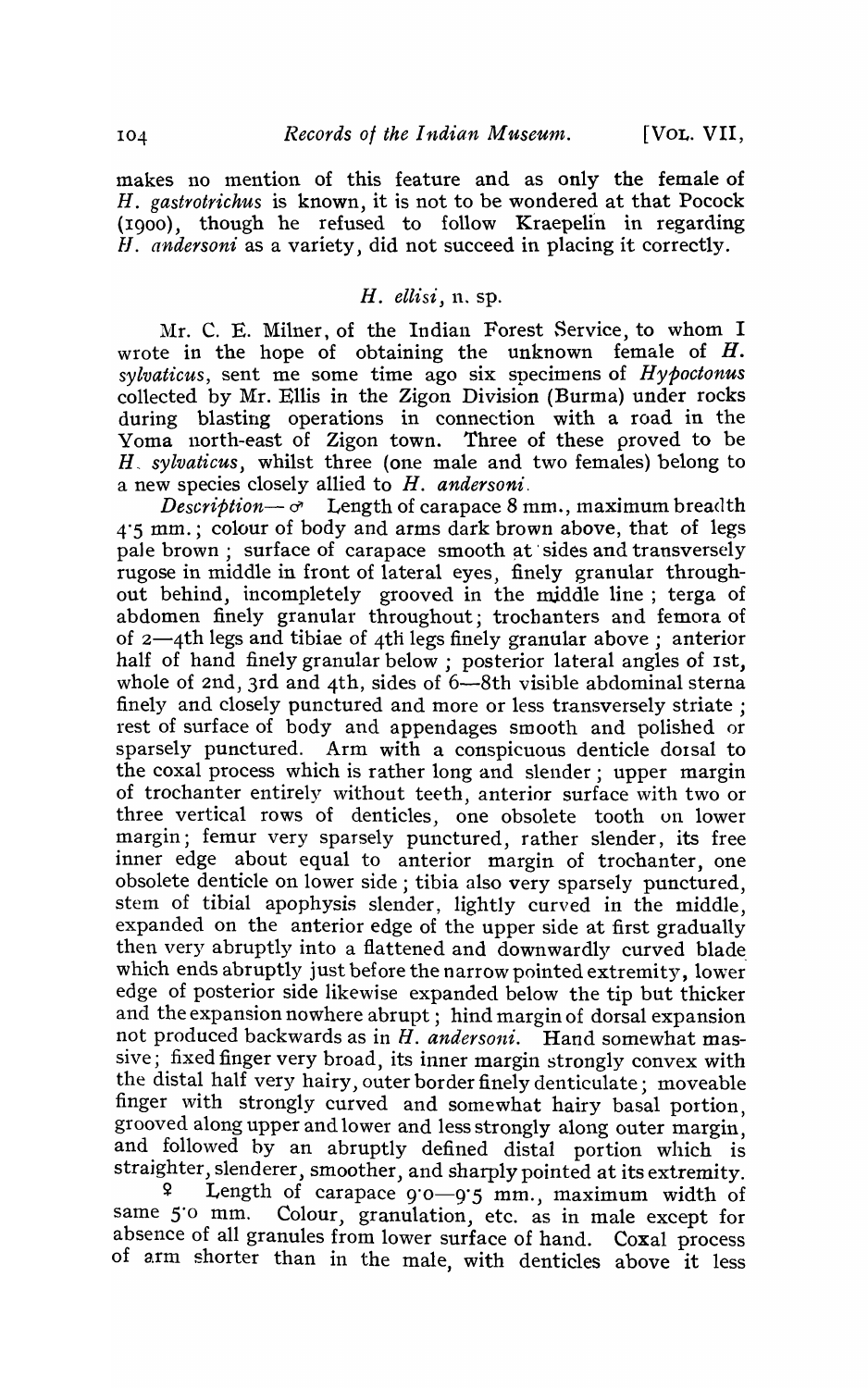conspicuous; trochanter with five long marginal teeth above and two stouter ones below, anterior surface with rows of denticles as in male; femur much shorter than in male, armed with one tooth on lower surface, with or without a smaller one above; tibia and hand each about as broad as long, former larger than latter; tihia with one tooth above at base of apophysis and one below close to anterior margin; hand with two teeth below, the anterior and larger one close to anterior margin, the other immediately behind it; tibial apophysis with two teeth on posterior side near apex, very strongly toothed on anterior side; inner side of hand (including fixed finger), hardly perceptibly concave, toothed throughout except close to base and distal extremity, apposable' margins of both fingers more finely denticulate except distally where they are smooth, moveable finger shorter and less strongly curved than in male, its lower margin strongly denticulate. Second (i.e. first visible) abdominal sternum twice as broad as long, posterior margin not produced, being practically straight on each side and very obtusely rounded in the middle; anterior margin raised up to form a strong transverse ridge in front of a pair of large and deep circular pits situated not far from one another on either side of the middle line.

*B.*-Species with tibial spurs on both third and fourth pairs of legs.

### *H oatesii,* Poe.

Of this species only the male has as yet been described.  $Mr.$ G. Mackrell of the Lungla (Sylhet) Tea Co. has however succeeded in obtaining both sexes for me from Shamshernager, Sylhet, at an altitude of about roo feet.

*Description.* $-\sigma$  See Pocock, 1900, pp. 112-3.

Length of thorax 10 mm., maximum breadth  $5.5$ . Colour and texture of integuments as in male, except that the arms are not so strongly granular and the anterior abdominal sterna are not rugose at the sides. Trochanter as in male but with teeth of upper margin longer and sharper, the anterior margin moreover meeting the inner margin in a somewhat sharper angle. Femur much shorter than in male, armed with one small tooth above and one long one below; tibia and hand as in female of *H. ellisi.* Second (i.e. first visible) abdominal sternum scarcely half as long as broad, posterior margin not abruptly produced in middle; one pair of distinct circular impressions present.

### H. sylvaticus, Oates.

Of this species only the tnale has as yet been described. I am indebted to Mr. C. E. Milner for specimens of both sexes which were captured for him by Mr. Ellis under rocks in the Zigon Division (Burma) in the Yoma N. E. of Zigon town during blasting operations in connection with a road.

 $\bar{D}$ *escription.*— $\sigma$  See Oates, 1889, pp. 18—9, and Pocock, 1900, pp.  $115-6$ .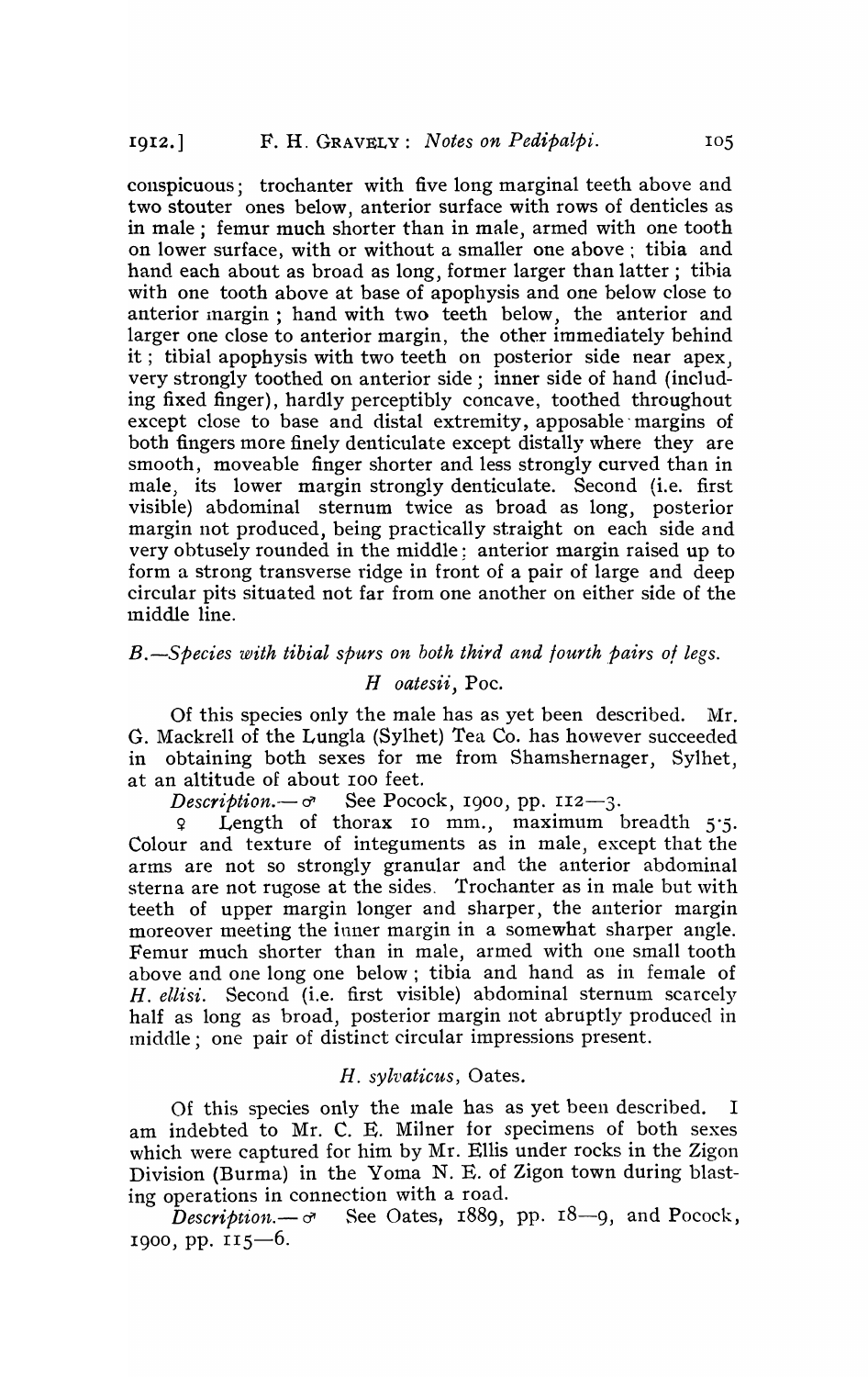The colour of the legs of the Indian Museum specimen are uniformly pale as in *H saxatilis,* but the specimen agrees perfectly with *H. sylvaticus* and not with *H. saxatilis* in structure.<sup>1</sup>

Length of carapace  $9.0-9.5$  mm.; maximum breadth 5 mm. Colour and texture of integuments as in the male except for the absence of any sign of the extraordinary rugosity of the sides of the anterior abdominal sterna found in that sex. Trochanter' of arm with five distinct teeth above and two below; femur shorter than in male, armed with several strong granules on the inner side above and one tooth below; tibia and hand as in the preceding species. Second (i.e. first visible) abdominal sternum scarcely half as long as broad, distinctly and more or less abruptly produced in the middle; one pair of distinct but very broad and shallow circular impressions present.

#### *H. stoliczkae,* n. sp.

The three specimens ( $\sigma$ ,  $\varphi$ , and juv.) from which this species is described are all from Punkarbari, and are apparently those from that locality referred to by Stoliczka  $(1873, pp. 127)$ and 134-136) under the name *Thelyphonus* (conf.) *angustus*. Oates  $(1889, p. 6)$  states that these are referable to the young of *Uroproctus assamensis*, a species which they resemble in the presence of a tooth on the inner side of each coxal process of the arm. Of the ridge between the median and lateral eyes there is however no trace. As the species is obviously related to forms belonging to the Burmese genus *Hypoctonus* (especially *H. wood-masoni*) and not to those of the South Indian genus *Labochirus* I have referred it to the genus *Hypoctonus* in spite of the presence of teeth on the coxal process, although this will necessitate a revision of the generic definition.

 $Description. -  $\sigma$$  Length of thorax 12 mm., maximum breadth 7 mm. Colour dark brown throughout.. Carapace granular (almost spinulose) throughout, granules coarser in front than behind; trochanters and femora of  $2-4$ th legs and tibia of 4th legs granular above; arms, except their coxae which are striate and sparsely punctured, and inner side of remaining joints strongly granular, abdominal terga also granular throughout; abdominal sterna granular at sides only, those of the first three ventrally visible segments being much more coarsely marked than the rest and almost rugose. Coxal process of arms with one or two  $2 \text{ more}$ or less distinct teeth on the inner margin near the apex and sometimes one on the outer margin also, one tooth also dorsal to base of coxal process; trochanter armed with one or two teeth below and five somewhat obscure teeth above, anterior surface with rows of denticles; femur moderately stout, its free inner margin

I This is not the only case in which I have found the colour of the legs to be misleading. Structure I believe to be alone reliable.

 $2<sup>2</sup>$  The two arms of the single specimen before me differ greatly in the extent to which they are armed with spines and teeth.